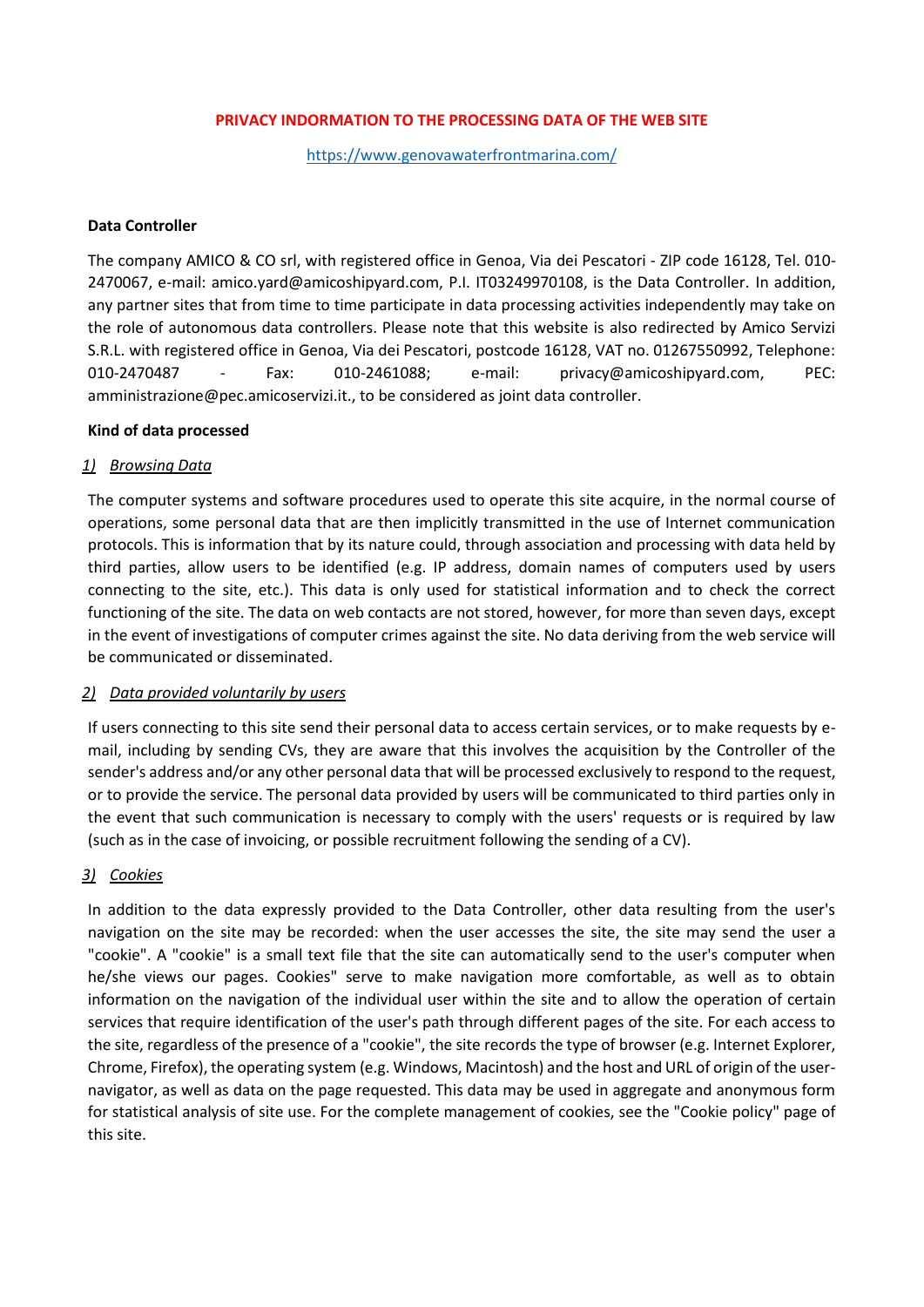### **Processing methods**

The data is processed using automated tools (e.g. using electronic procedures and media) and/or manually (e.g. on paper) for the time strictly necessary to achieve the purposes for which the data was collected and, in any case, in accordance with the applicable regulations. Specific security measures are observed to prevent the loss of data, unlawful or incorrect use of the same and unauthorised access, so as to allow access only to those in charge or responsible appointed in accordance with the provisions of the law in force. The list of Data Processors appointed pursuant to Article 28 of EU Regulation 679/2016 is available at the Data Controller's head office.

### **Processing's Purpose**

In addition to those indicated in the individual disclosures that precede the completion of the forms in the various sections of the site, the purposes of the processing carried out by the Data Controller should be understood as: a) collection, storage and processing for the purposes of the establishment and operational and administrative management of the contractual relationship connected with the provision of the service offered on the site; b) use of the user's personal data (in particular the e-mail address) to send communications relating to the performance of the contractual relationship established; c) processing of the personal data provided and those gathered from navigation on the site in order to provide a service consistent with the indications transmitted during the use of the service; d) collection, storage and processing of data to perform statistical analysis in an anonymous and/or aggregate form; e) purposes functional to the performance of our activities, such as offering personalised content such as newsletter services; f) for the communication of commercial information on future initiatives, announcements of new products or services; g) for market research, statistical and economic analysis; h) for the sending of advertising or promotional material, and for the execution of prize games, promotional initiatives in general.

#### **Legal basis of processing**

The legal basis for the processing of customer data carried out by the data controller through the above website consists in the request, the contract or the pre-contractual agreements with the person concerned, while, in the absence of it, the legal basis is to be found in the legitimate interest of the data controller in the free economic initiative referred to in Article 41 of the Italian Constitution. As regards the additional purposes requiring consent, consent is required, for example, for profiling purposes and shall also be considered as a valid legal basis for further processing of the data.

#### **Recipients**

In addition to the Data Controller, in some cases, categories of managers and authorised parties involved in the business organisation of the Site (administrative, commercial, marketing, legal and system administration staff) may have access to the data. The Data Controller may also make use of external subjects (such as third party technical service providers, transporters, hosting providers, cloud services, IT companies, communication agencies) in their capacity as Data Processors. The updated list of Data Processors can always be requested from the Data Controller at the address indicated above.

#### **Transfer to a third country**

The data controller uses, for the services offered by the website, servers located in Europe and in the United States, and therefore, on the basis of Reg. 2016/679/EU to be considered suitable as they fall within the EU, or in any case countries considered by the European Commission to be the subject of an adequacy decision. The data processed by the Data Controller will never be disseminated. Should it be necessary, for technical and/or operational reasons, to make use of other subjects located outside the European Union, we hereby inform you that such subjects will be appointed as Data Processors pursuant to and for the purposes of article 28 of the Regulation and the transfer of your Personal Data to such subjects, limited to the performance of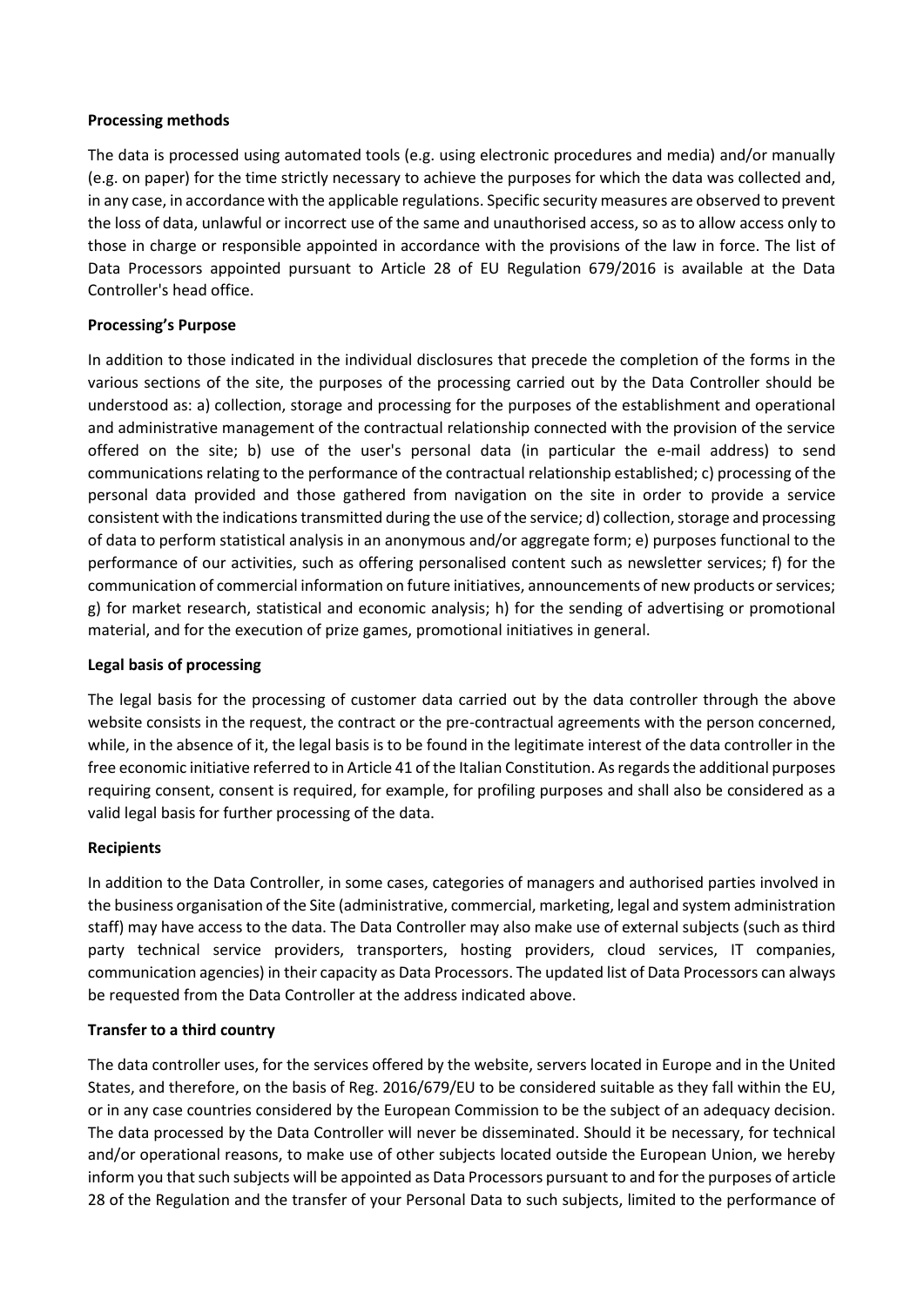specific Processing activities, will be regulated in accordance with the provisions of chapter V of the Regulation. Therefore, all necessary precautions will be taken in order to ensure the most complete protection of your Personal Data by basing such transfer: (a) on adequacy decisions of the receiving third countries expressed by the European Commission; (b) on adequate safeguards expressed by the receiving third party pursuant to article 46 of the Regulation; (c) on the adoption of corporate binding rules.

### **Time and place of data storage**

The data is processed for the time necessary to perform the service requested by the User and then destroyed by secure destruction means, such as shredding for paper and wiping for computer data. Profiling and geolocation data are destroyed 12 months after the last purchase or contact with the User.

# **Optional or compulsory provision of data**

Apart from what is specified for navigation services that acquire data automatically, users are free to provide their personal data or not to provide them. Failure to provide such data may only result in the impossibility of obtaining what has been requested. The optional, explicit and voluntary sending of electronic mail to the addresses indicated on this site, or the filling in of forms, entails the subsequent acquisition of the sender's address, which is necessary to reply to requests for services and/or information, as well as any other personal data included in the message.

# **Rights of the interested parties**

The persons to whom the personal data processed by the Data Controller refer have the right at any time to exercise their rights as set out in Reg. EU/2016/679. Requests should be addressed to: AMICO & CO srl, with registered office in Genoa, Via dei Pescatori - CAP 16128, Tel. 010-2470067, e-mail: amico.yard@amicoshipyard.com. In particular, the interested party has the right to obtain from the data controller

1. confirmation as to whether or not personal data concerning him/her are being processed and, if so, to obtain access to the personal data and related information (art. 15);

- 2. the rectification and erasure of data (Art. 16 and 17);
- 3. the limitation of data (Art. 18);

4. certification that the operations referred to in paragraphs 2) and 3) above, have been brought to the attention of those to whom the data were communicated, unless this proves impossible or involves a disproportionate use of means (art. 19);

- 5. Right to data portability (art. 20);
- 6. Right to object (Art. 21);
- 7. Right to object to automated decision-making concerning natural persons, including profiling (Art. 22);

8. The data subject has the right to withdraw his/her consent at any time (art. 7);

9. The User, without prejudice to any other administrative or judicial action, is also entitled to lodge a complaint with the competent control authority for the protection of personal data for any violation he/she may have suffered, which in Italy is the Guarantor for the protection of personal data. The complaint may be submitted by e-mail, to the address: garante@gpdp.it, by fax: 06 696773785, or by post, to the Garante per la protezione dei dati personali, which is located in Rome (Italy), Piazza Venezia n. 11 - Cap 00187. We inform you that AMICO &Co S.R.L. will reply to the requests within one month, except in cases of particular complexity, for which it could take up to 3 months. In any case, it will explain the reason for the wait within one month of the request. The outcome will be provided in writing or electronically. In the event of a request